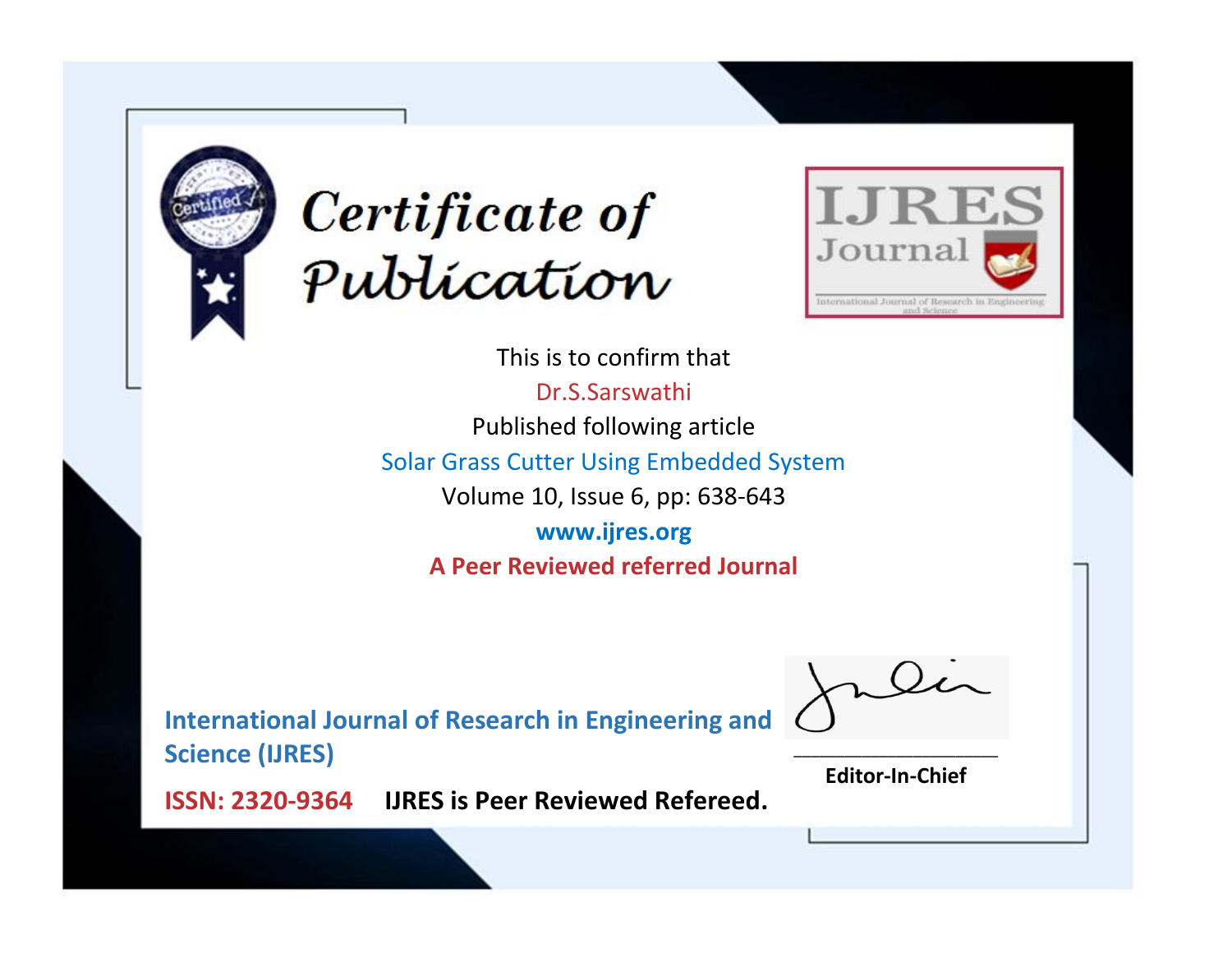



This is to confirm that

Poornima.S Published following article

Solar Grass Cutter Using Embedded System

Volume 10, Issue 6, pp: 638-643

**www.ijres.org A Peer Reviewed referred Journal**

**International Journal of Research in Engineering and Science (IJRES)**

\_\_\_\_\_\_\_\_\_\_\_\_\_\_\_\_\_\_\_\_\_\_\_\_ **Editor-In-Chief**

**Journal.**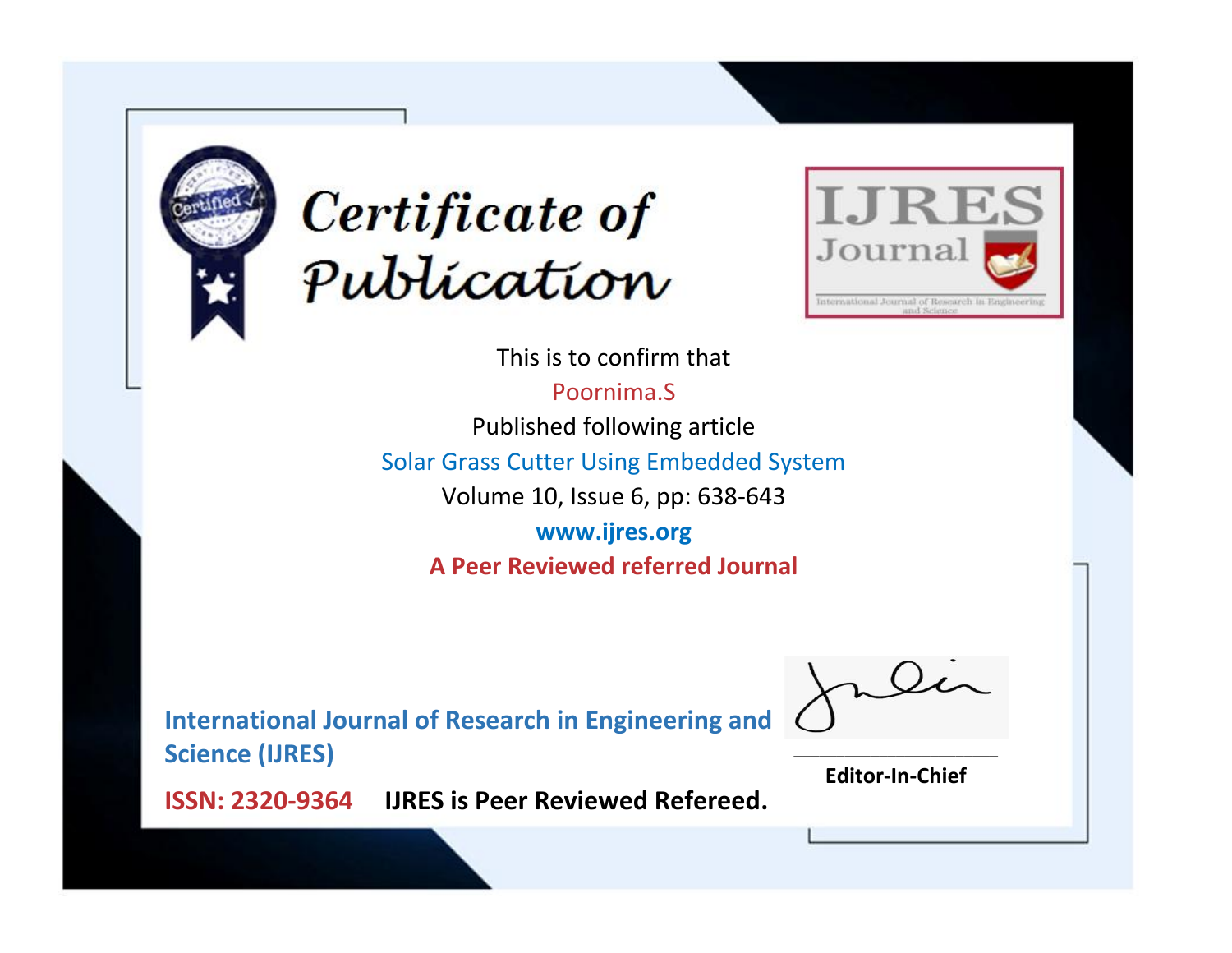



This is to confirm that Pavithra.S Published following article Solar Grass Cutter Using Embedded System Volume 10, Issue 6, pp: 638-643 **www.ijres.org A Peer Reviewed referred Journal**

**International Journal of Research in Engineering and Science (IJRES)**

\_\_\_\_\_\_\_\_\_\_\_\_\_\_\_\_\_\_\_\_\_\_\_\_ **Editor-In-Chief**

**Journal.**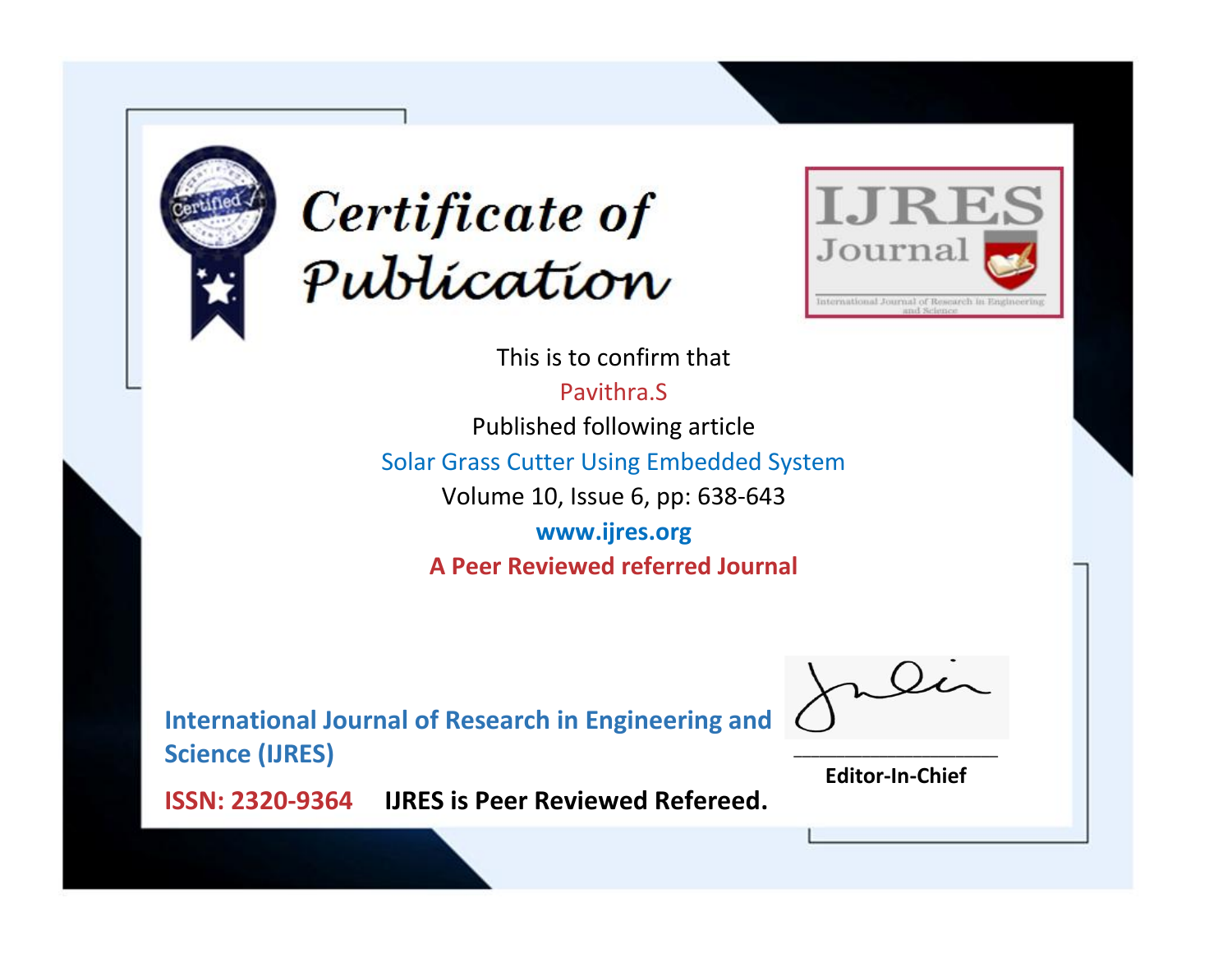



This is to confirm that Priyanka.N Published following article Solar Grass Cutter Using Embedded System Volume 10, Issue 6, pp: 638-643 **www.ijres.org A Peer Reviewed referred Journal**

**International Journal of Research in Engineering and Science (IJRES)**

\_\_\_\_\_\_\_\_\_\_\_\_\_\_\_\_\_\_\_\_\_\_\_\_ **Editor-In-Chief**

**Journal.**